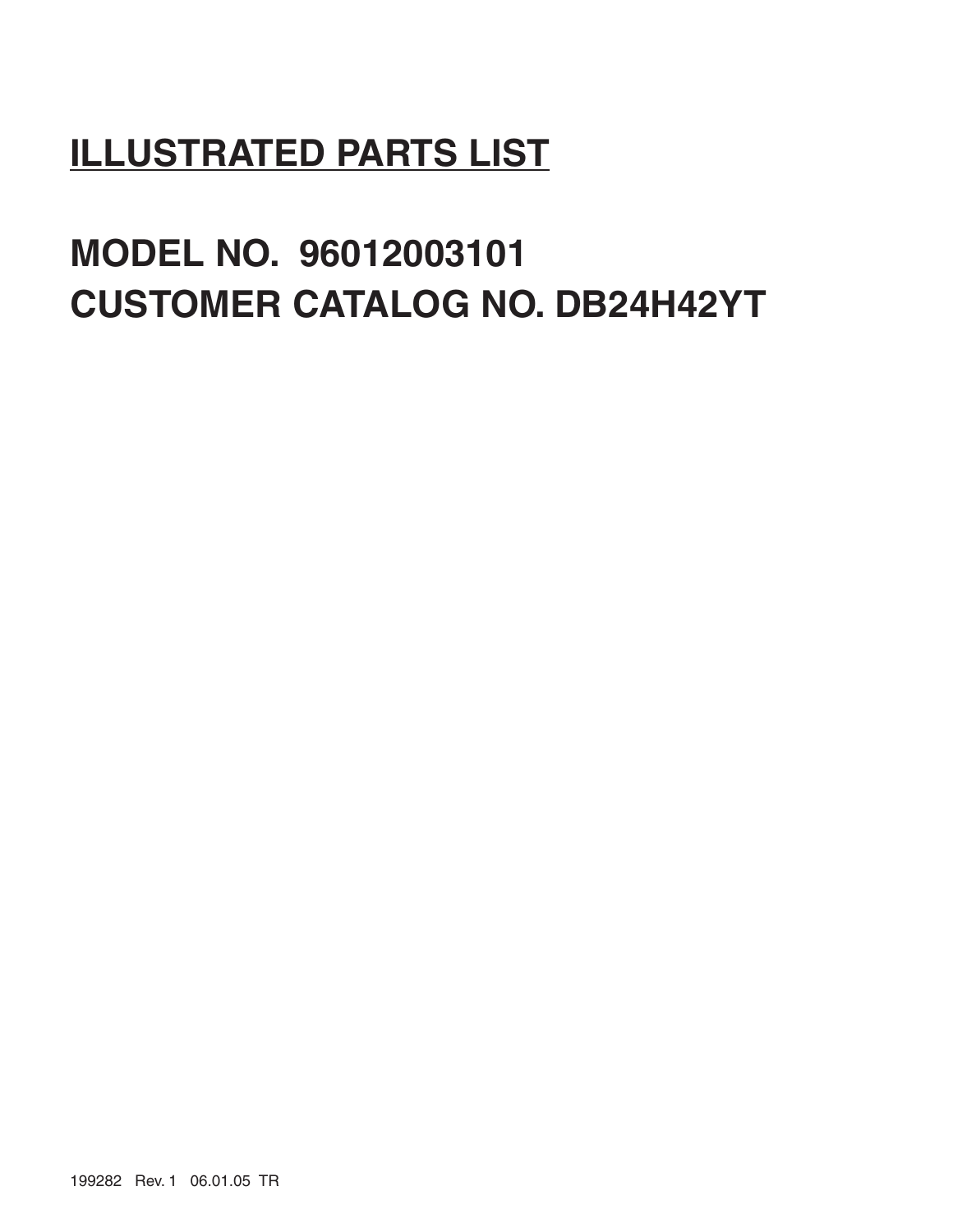### **DECALS**



**KEY PART** 

| <b>KEY</b>     | <b>PART</b> |                               |
|----------------|-------------|-------------------------------|
| NO.            | NO.         | <b>DESCRIPTION</b>            |
| -1             | 187407      | Reflector, LH                 |
| 2              | 186503      | Decal Dash                    |
| 3              | 176272      | Decal Hood Rh                 |
| $\overline{4}$ | 176273      | Decal Hood LH                 |
| 5              | 172740      | Decal Fender Logo             |
| 6              | 170563      | Decal Warning, Keep Hand Away |
| 8              | 179128      | Decal Deck "B" 42"            |
| 9              | 195023      | Decal Replacement Hood        |
| 10             | 157140      | Decal Fender Danger           |
| 14             | 160396      | Decal V-Belt Schematic        |
| 15             | 187408      | Decal Reflector, RH           |
|                |             |                               |

| eplacement Hood |  |
|-----------------|--|
| ender Danger    |  |
| Belt Schematic  |  |
| eflector, RH    |  |
|                 |  |

#### **WHEELS AND TIRES**



| NO.           | NO.        | <b>DESCRIPTION</b>          |
|---------------|------------|-----------------------------|
| 16            | 172743     | Decal Ins Strg Whl          |
| 18            | 193939     | Decal Oper                  |
| 20            | 145004     | <b>Decal Battery</b>        |
| 21            | 195676     | Decal Side Panel Logo       |
| 23            | 191652     | Decal Engine                |
| $\sim$ $\sim$ | 166960     | Decal By Pass Lt Hydro      |
|               |            | 184310X428 Pad Footrest LH  |
|               | 184311X428 | Pad Footrest RH             |
|               | 195021     | Manual Operator's E&F       |
|               | 199282     | <b>Manual Parts E&amp;F</b> |

| KEY<br>NO. | <b>PART</b><br>NO. | <b>DESCRIPTION</b>                 |
|------------|--------------------|------------------------------------|
|            | 59192              | Cap Valve Tire                     |
| 2          | 65139              | <b>Stem Valve</b>                  |
| 3          | 106222X            | Tire $FT 15 \times 60 - 6$ Service |
| 4          | 59904              | Tube Front (Service Item Only)     |
| 5          | 106732X421         | Rim Asm 6" Front Service           |
| 6          | 278H               | Fitting Grease (Front Wheel Only)  |
| 7          | 9040H              | Bearing Flange (Front Wheel nly)   |
| 8          | 106108X421         | Rim Asm 8" Rear Service            |
| 9          | 138468             | Tire R T 20 x 8-8 Service          |
| 10         | 7152J              | Tube Rear (Service Item Only)      |
| 11         | 104757X421         | Cap Axle Blk 1 50 x 1 00           |
|            | 144334             | Sealant, Tire (10 oz. Tube)        |
|            |                    |                                    |

**NOTE:** All component dimensions given in U.S. inches 1 inch  $= 25.4$  mm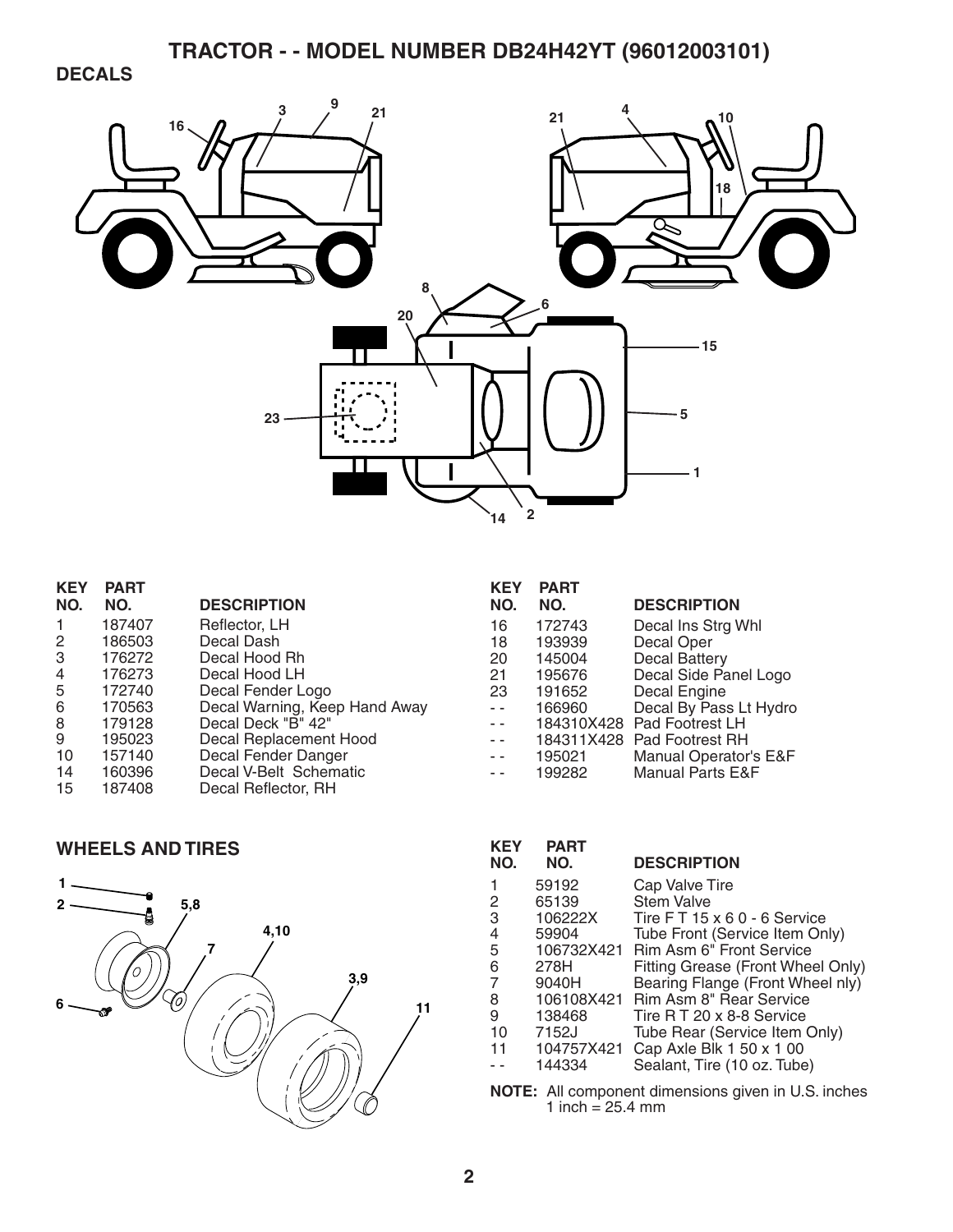#### **SCHEMATIC**

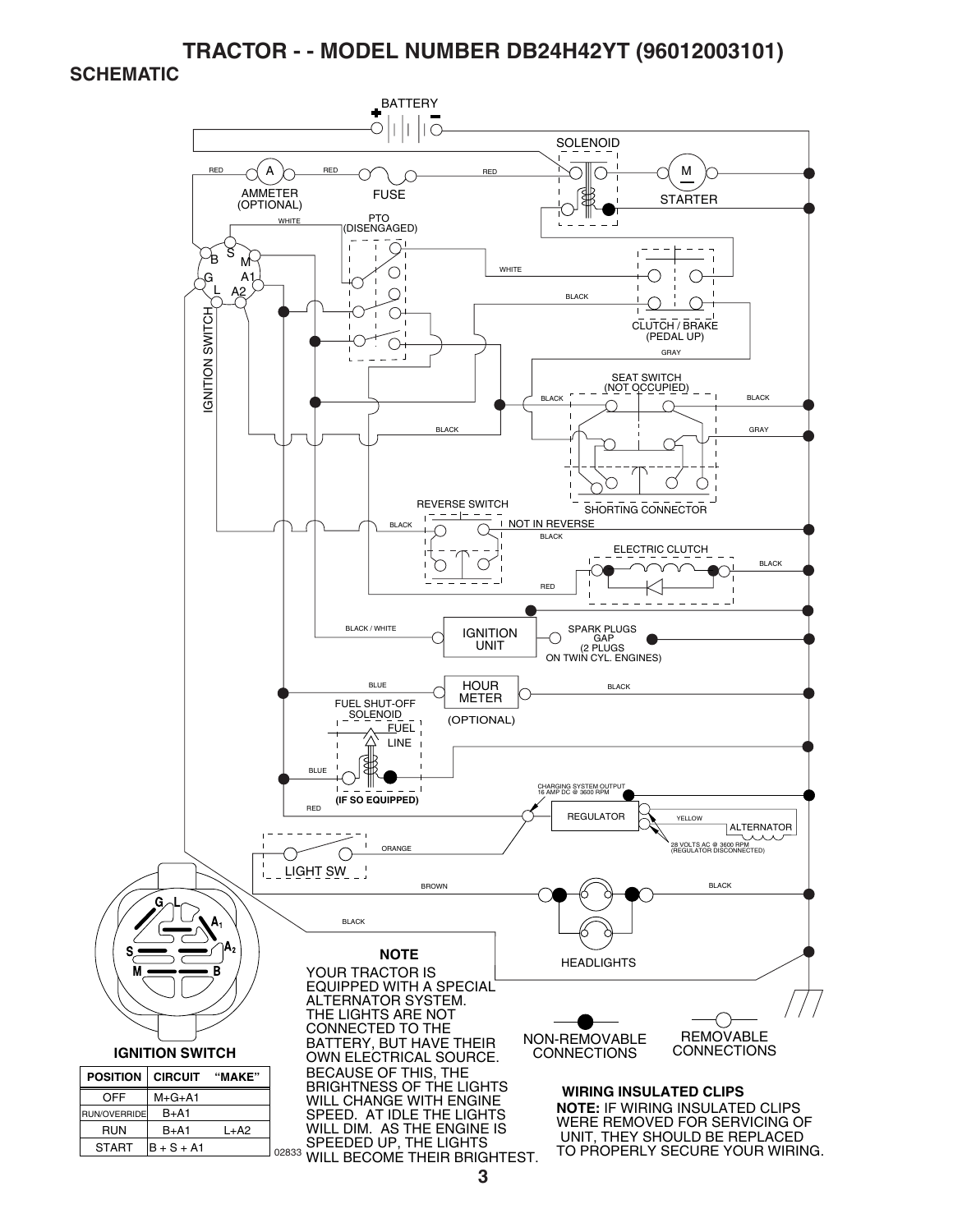**TRACTOR - - MODEL NUMBER DB24H42YT (96012003101) ELECTRICAL** 

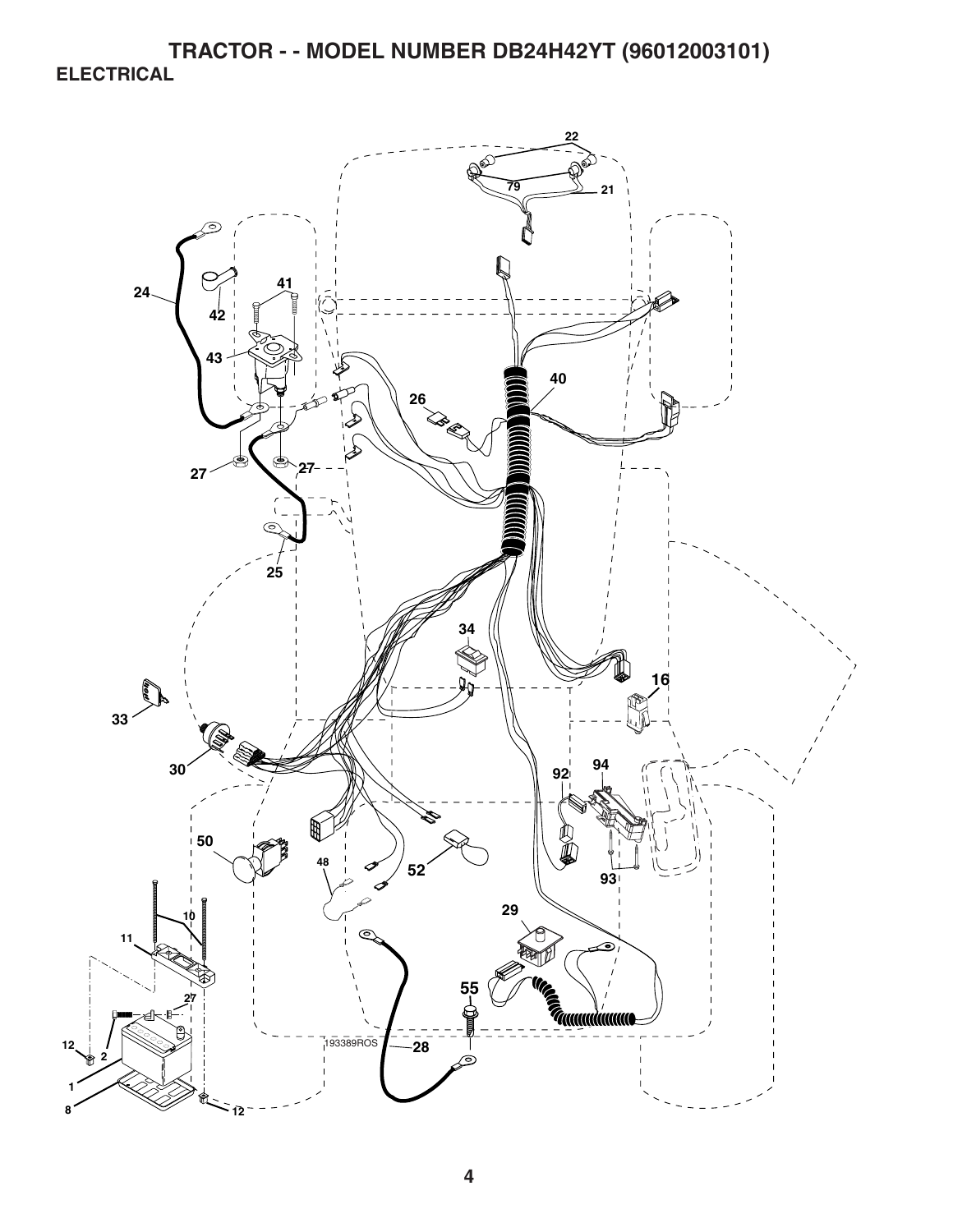## **TRACTOR - - MODEL NUMBER DB24H42YT (96012003101) ELECTRICAL**

| NO.             | <b>KEY PART</b><br>NO. | <b>DESCRIPTION</b>                               |
|-----------------|------------------------|--------------------------------------------------|
| 1               | 144927                 | Battery                                          |
| 2               | 74760412               | Bolt Hex Hd 1/4-20 unc x 3/4                     |
| 8               | 7603J                  | <b>Tray Battery</b>                              |
| 10              | 145211                 | Bolt Battery Front 1/4-20 x 7.5                  |
| 11              | 150109                 | <b>Holddown Battery</b>                          |
| 12 <sub>2</sub> | 145769                 | Nut Push Nylon 1/4                               |
| 16              | 176138                 | Switch Interlock                                 |
| 21              | 175688                 | Harness Socket Light                             |
| 22              | 4152J                  | Bulb, Light # 1156                               |
| 24              | 8860R                  | <b>Cable Battery</b>                             |
| 25              | 146148                 | Cable Battery 6 Ga. Red w/16 wire                |
| 26 —            | 175158                 | Fuse                                             |
| 27              | 73510400               | Nut Keps Hex 1/4-20 unc                          |
| 28              | 145491                 | Cable Ground 21" Blk 6 Ga.<br><b>Switch Seat</b> |
| 29<br>30        | 192749<br>193350       |                                                  |
| 33              | 140401                 | Switch Ign<br>Key Ign Molded Generic             |
| 34              | 110712X                | Switch Light/Reset                               |
| 40              | 193389                 | Harness Ign                                      |
| 41              | 17720408               | Bolt Fin Hex 1/4-20 unc x 1/2                    |
| 42              | 131563                 | <b>Cover Terminal Red</b>                        |
| 43              | 178861                 | Solenoid                                         |
| 48              | 140844                 | Adapter Ameter                                   |
| 50              | 174653                 | Switch PTO                                       |
| 52              | 141940                 | Protection Loop                                  |
| 55              | 17490508               | Screw Thdrol 5/16-18 x 1/2                       |
| 79              | 175242                 | Socket Asm Bulb Twistlock                        |
| 92              | 193465                 | Harness Pigtail Reverse Switch                   |
| 93              | 192540                 | Screw Plastite 10-14 x 2.0                       |
| 94              | 191834                 | Module Revers ROS                                |

**NOTE:** All component dimensions given in U.S. inches 1 inch = 25.4 mm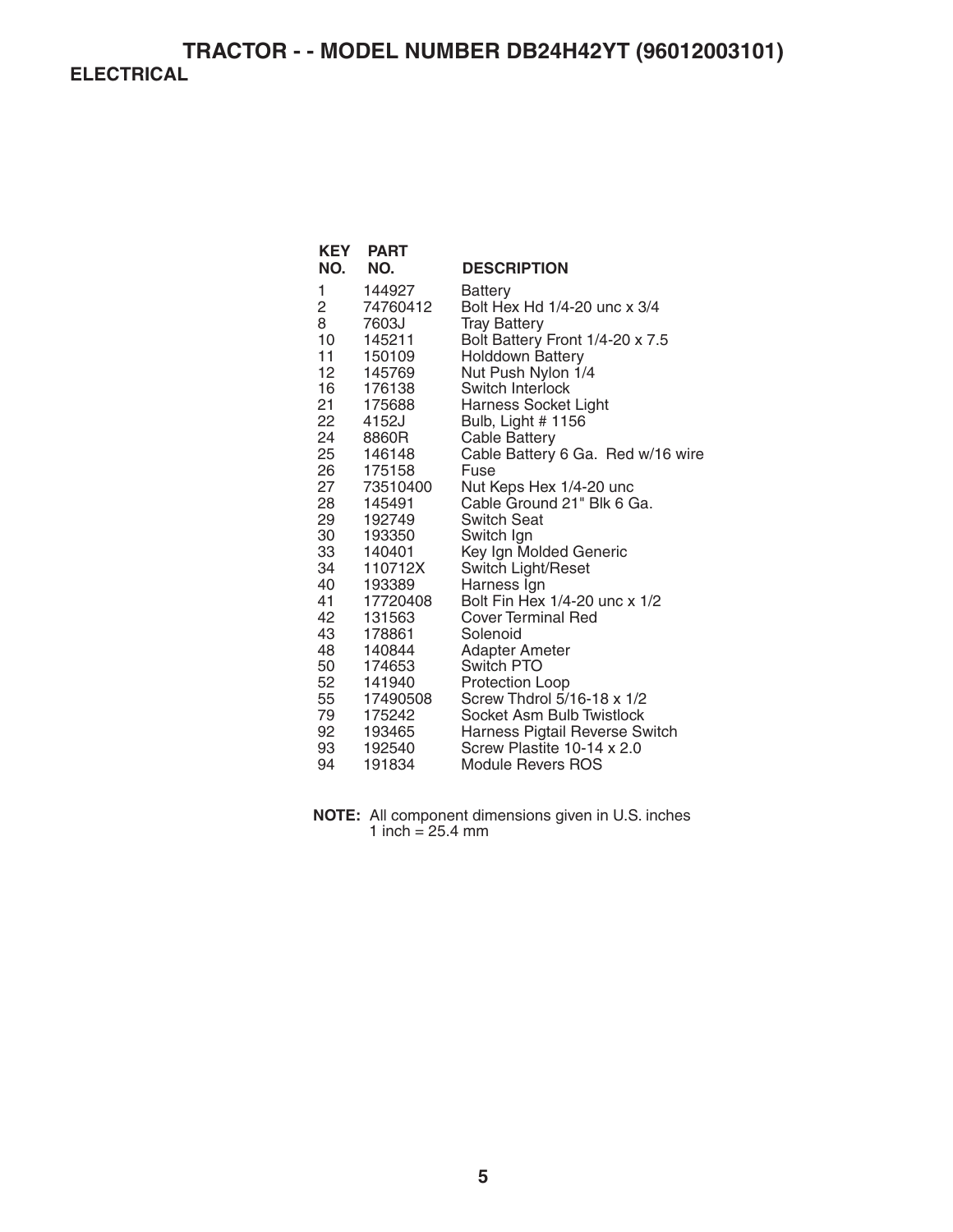**CHASSIS** 

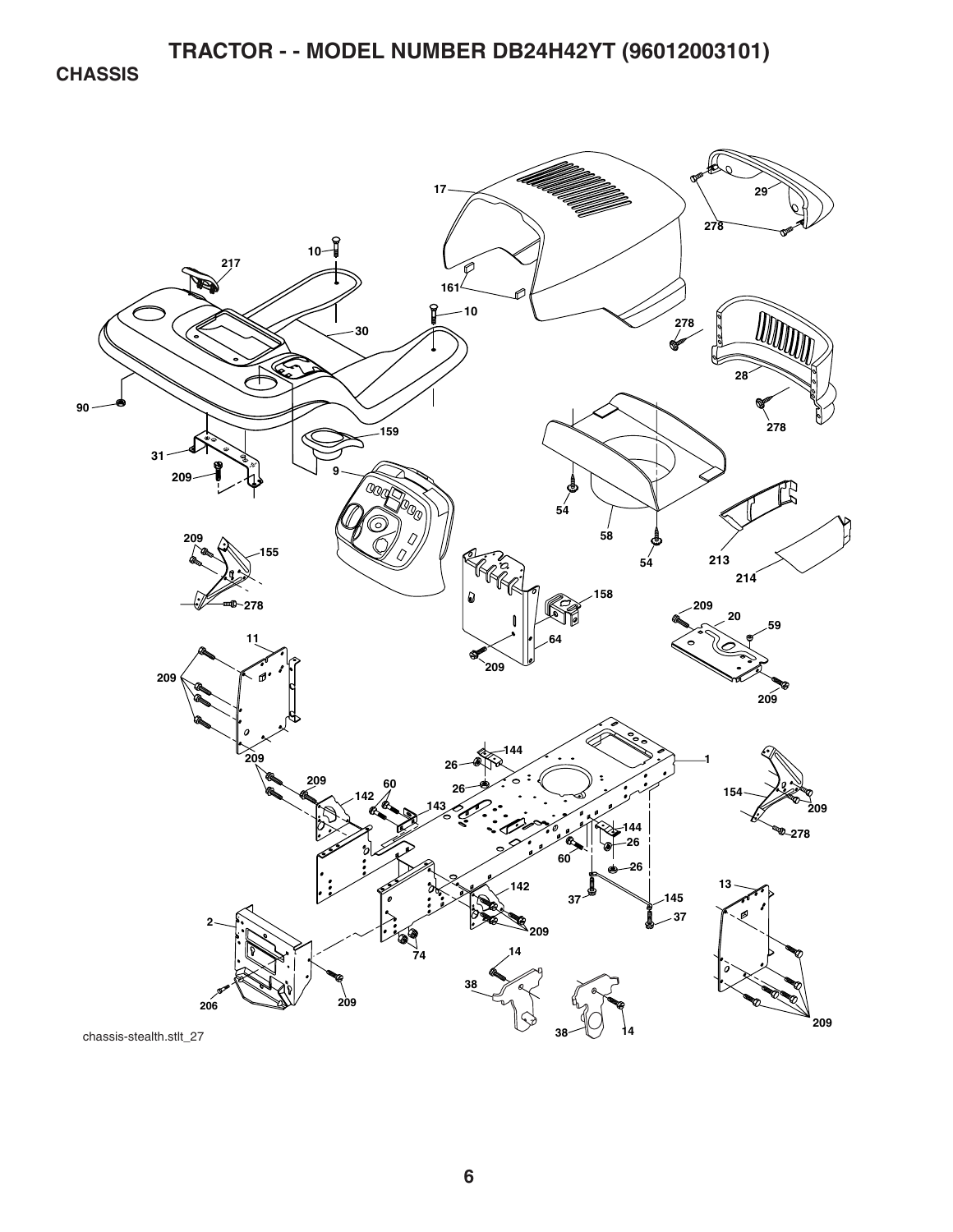**CHASSIS** 

| <b>KEY</b><br>NO.                                                                                                                                                                                                                                          | <b>PART</b><br>NO.                                                                                                                                                                                                                                                                                                                                                                                                                       | <b>DESCRIPTION</b>                                                                                                                                                                                                                                                                                                                                                                                                                                                                                                                                                                                                                                                                                                                                                                                                                                                                                                                                |
|------------------------------------------------------------------------------------------------------------------------------------------------------------------------------------------------------------------------------------------------------------|------------------------------------------------------------------------------------------------------------------------------------------------------------------------------------------------------------------------------------------------------------------------------------------------------------------------------------------------------------------------------------------------------------------------------------------|---------------------------------------------------------------------------------------------------------------------------------------------------------------------------------------------------------------------------------------------------------------------------------------------------------------------------------------------------------------------------------------------------------------------------------------------------------------------------------------------------------------------------------------------------------------------------------------------------------------------------------------------------------------------------------------------------------------------------------------------------------------------------------------------------------------------------------------------------------------------------------------------------------------------------------------------------|
| 1<br>2<br>9<br>10<br>11<br>13<br>14<br>17<br>20<br>26<br>28<br>29<br>30<br>31<br>37<br>38<br>54<br>58<br>59<br>60<br>64<br>74<br>90<br>142<br>143<br>144<br>145<br>154<br>155<br>158<br>159<br>161<br>206<br>209<br>$\frac{213}{214}$<br>214<br>217<br>278 | 174619<br>176554<br>193636X428 Dash<br>72140608<br>167203<br>178298<br>17490608<br>175260X428<br>162026<br>73800600<br>175289X428<br>161840<br>139976<br>17490508<br>175710<br>192512<br>175351<br>187495<br>72140606<br>174997<br>73680600<br>124346X<br>175702<br>186689<br>175582<br>156524<br>161897<br>161900<br>162037<br>191120X428 Cupholder<br>164655<br>170165<br>17000612<br>169848X428<br>169847X428<br>179132X428<br>191611 | Chassis<br>Drawbar<br>Bolt Carriage 3/8-16 x 1<br>Panel Dash Lh<br>Panel Dash Rh<br>Screw Thdrol 3/8-16 x 1/2<br>Hood<br><b>Plate Battery</b><br>Nut Lock Hex W/Ins 3/8-16 unc<br>Grille<br>Lens Bar<br>192395X428 Fender Footrest<br><b>Bracket Fender</b><br>Screw Thdrol 6/16-18 x 1/2 TYT<br><b>Bracket Asm Pivot Mower Rear</b><br>Screw WSHD Hex 10-32 x 5/8<br>Duct Air<br><b>Bushing</b><br>Bolt RDHD Sqnk 3/8-16 unc x 3/4<br>Dash Lower STLT<br>Nut Crownlock 3/8-16 unc<br>Nut Self Thd Wsh - HD 1/4 Zinc<br><b>Plate Reinforcement STLT</b><br><b>Bracket Swaybar Chassis</b><br><b>Bracket Footrest Step-thru</b><br>Rod Pivot Chassis/Hood<br><b>Bracket Dash RH</b><br><b>Bracket Dash LH</b><br><b>Bracket Parking Brake</b><br><b>Bumper Hood</b><br>Bolt Shoulder 5/16-18<br>Screw Hexwsh Thdr 3/8-16 x 3/4<br><b>Skirt Grille LH</b><br><b>Skirt Grille RH</b><br><b>Console Fuel Window</b><br>Screw 10 x 3/4 Single Lead-Hex |

**NOTE:** All component dimensions given in U.S. inches 1 inch  $= 25.4$  mm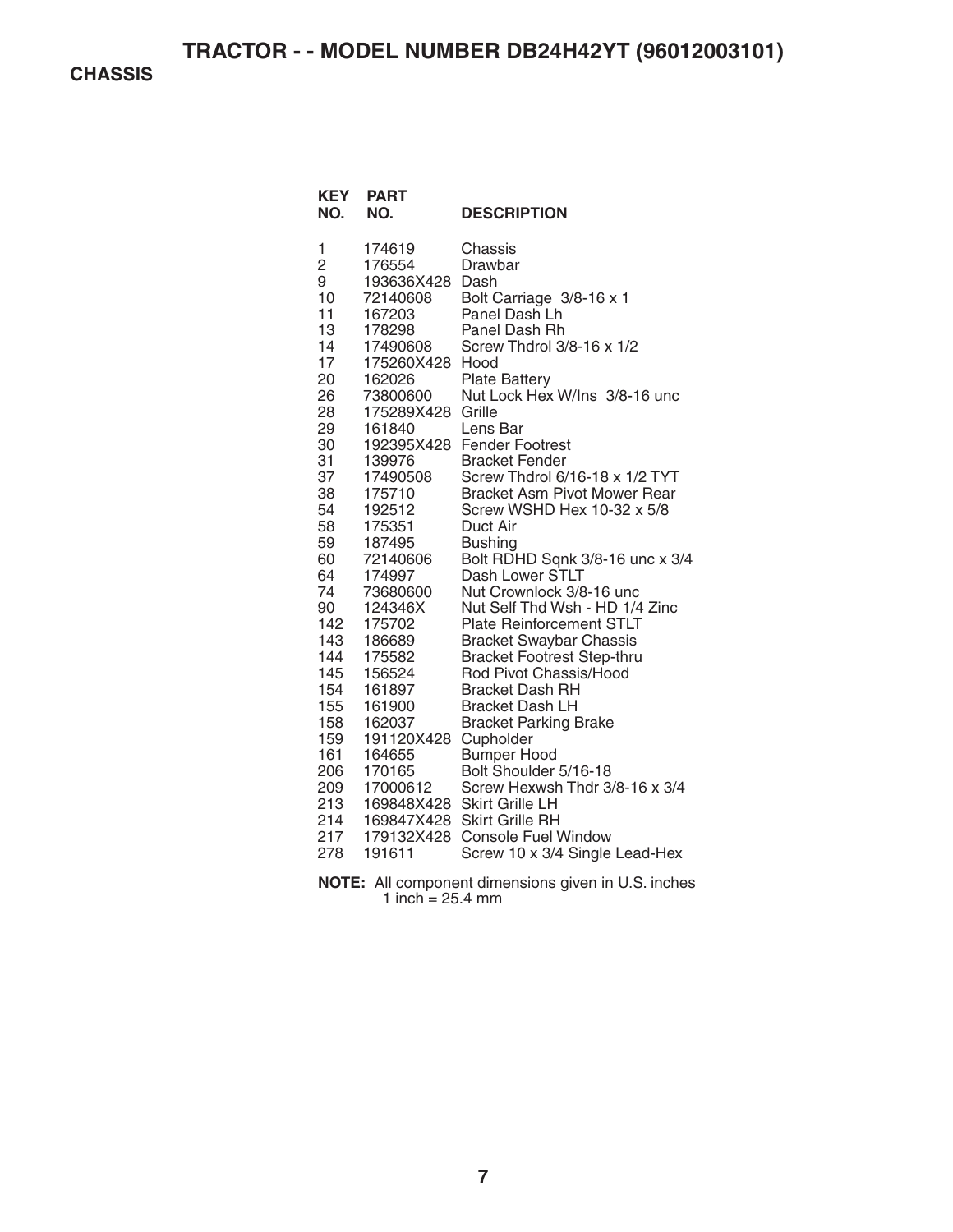**DRIVE** 

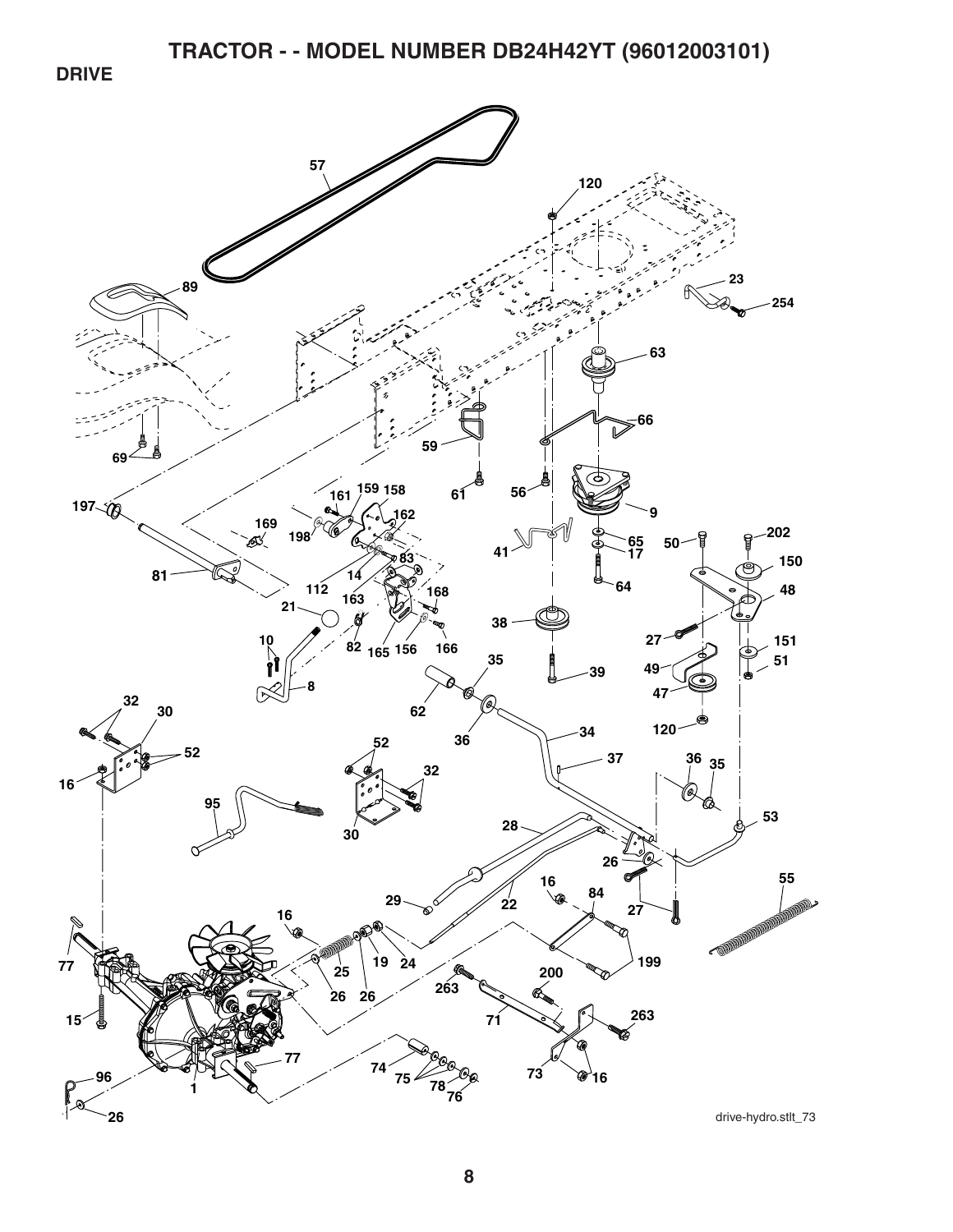#### **DRIVE**

| .                                                                                                                                                                                                                                                                                                                                                                                                                                                                                                                                                                                                                                                                                                                                                                                                                                                                                                                                                                      | 63                                                                                                                                              |                                                                                                                                                                                                                                                                    |                                                                                                                                                                                                                                                                                                                                                                                                                                                                                                                                                                                                                                                                                     |
|------------------------------------------------------------------------------------------------------------------------------------------------------------------------------------------------------------------------------------------------------------------------------------------------------------------------------------------------------------------------------------------------------------------------------------------------------------------------------------------------------------------------------------------------------------------------------------------------------------------------------------------------------------------------------------------------------------------------------------------------------------------------------------------------------------------------------------------------------------------------------------------------------------------------------------------------------------------------|-------------------------------------------------------------------------------------------------------------------------------------------------|--------------------------------------------------------------------------------------------------------------------------------------------------------------------------------------------------------------------------------------------------------------------|-------------------------------------------------------------------------------------------------------------------------------------------------------------------------------------------------------------------------------------------------------------------------------------------------------------------------------------------------------------------------------------------------------------------------------------------------------------------------------------------------------------------------------------------------------------------------------------------------------------------------------------------------------------------------------------|
| 1<br>Transaxle Hydro Gear 314-0510<br>(Order Parts From Transaxle Manu-<br>facturer)<br>192502<br><b>Rod Shift</b><br>8<br>9<br>180505<br>Clutch Ogura<br>10<br>Pin Cotter 1/8 x 1 CAD<br>76020416<br>14<br>10040400<br>Washer Lock Hvy Helical<br>15<br>74490544<br>Bolt, Hex FLGHD 5/16-18 Gr. 5<br>16<br>73800500<br>Nut Lock Hex W/Ins 5/16-18 unc<br>17<br>Washer<br>126197X<br>19<br>73800600<br>Nut Lock Hex W/Wsh 3/8-16 unc<br>21<br>106933X<br>Knob<br>22<br>169498<br>Rod, Brake Hydro<br>23<br>190736<br><b>Bracket Anti Rotation</b><br>24<br>73350600<br>Nut<br>25<br>106888X<br>Spring, Brake Rod<br>26<br>Washer<br>19131316<br>27<br>76020412<br>Pin Cotter 1/8 x 3/4 CAD.<br>28<br>175765<br>Rod, Parking Brake                                                                                                                                                                                                                                      | 64<br>65<br>66<br>69<br>71<br>73<br>74<br>75<br>76<br>77<br>78<br>81<br>82<br>83<br>84<br>89<br>95<br>96                                        | 174607<br>173937<br>10040700<br>154778<br>142432<br>169183<br>169182<br>137057<br>121749X<br>12000001<br>123583X<br>121748X<br>165596<br>165711<br>19171216<br>169594<br>170201<br>4497H                                                                           | Pulley, Engine<br>Bolt Hex 7/16-20 x 4 x Gr. 5-1.5 Thr<br>Washer<br>Keeper Belt Engine<br>Screw Hex Wsh Hi-Lo 1/4 x 1/2 und<br>Strap Torque Lh Hydro<br>Strap Torque Rh Hydro<br>Spacer, Axle<br>Washer 25/32 x 1-1/4 x 16 Ga.<br>E-Ring<br>Key, Square<br>Washer 25/32 x 1-5/8 x 16 Ga.<br>Shaft Asm. Cross Hydro<br>Spring Torsion T/A<br>Washer 17/32 x 3/4 x 16 Ga.<br>Link Transaxle<br>192387X428 Console, Shift<br>Control Asm Bypass Hydro<br>Retainer Spring 1" Zinc/Cad                                                                                                                                                                                                   |
| 29<br>71673<br>Cap, Parking Brake<br>30<br>169592<br>Bracket, Transaxle<br>32<br>74760512<br>Bolt Hex Hd 5/16-18 unc x 3/4<br>34<br>175578<br>Shaft, Foot Pedal<br>35<br>120183X<br>Bearing, Nylon<br>36<br>19211616<br>Washer<br>37<br>1572H<br>Pin, Roll<br>38<br>179114<br>Pulley, Composite<br>39<br>Bolt Rdhd 3/8-16 unc x 2-3/4 Gr. 5<br>72110622<br>41<br>175556<br>Keeper, Belt Idler<br>47<br>127783<br>Pulley, Idler, V-Groove<br>48<br>154407<br><b>Bellcrank Clutch Grnd Drv STL</b><br>49<br>123205X<br>Retainer, Belt<br>50<br>Bolt Carr Sh 3/8-16 x 1-1/2 Gr. 5<br>72110612<br>51<br>73680600<br>Nut Crownlock 3/8-16 unc<br>52<br>73680500<br>Nut Crownlock 5/16-18 unc<br>53<br>105710X<br>Link, Clutch<br>55<br>105709X<br>Spring, Return, Clutch<br>56<br>17060620<br>Screw 3/8-16 x 1-1/4<br>57<br>140294<br>V-Belt, Ground Drive<br>59<br>169691<br>Keeper, Center Span<br>61<br>17120614<br>Screw 3/8-16 x .875<br>62<br>123533X<br>Cover, Pedal | 112<br>120<br>150<br>151<br>156<br>158<br>159<br>161<br>162<br>163<br>165<br>166<br>168<br>169<br>197<br>198<br>199<br>200<br>202<br>254<br>263 | 19091210<br>73900600<br>175456<br>19133210<br>166002<br>165589<br>183900<br>72140406<br>73680400<br>74780416<br>165623<br>17490510<br>165492<br>165580<br>169613<br>169593<br>169612<br>72140508<br>72110614<br>17000616<br>17000612<br>1 inch = $25.4 \text{ mm}$ | Washer 9/32 x 3/4 x 10 Ga.<br>Nut Lock Flg 3/8-16 unc<br><b>Spacer Retainer</b><br>Washer 13/32 x 2 x 10 Ga.<br>Washer Srrted 5/16 ID x 1.125<br><b>Bracket Shift Mount</b><br>Hub Shift<br>Bolt Rdhd Sqnk 1/4-20 x 3/4 Gr. 5<br>Nut Crownlock 1/4-20 unc<br>Bolt Hex Fin 1/4-20 unc x 1 Gr. 5<br><b>Bracket Pivot Lever</b><br>Screw 5/16-18 x 5/8<br>Bolt Shoulder 5/16-18 x .561<br>Plate Fastening Lt<br>Nyliner Snap-In 5/8" ID<br>Washer Nyl 7/8 ID x .105<br>Bolt Shoulder 5/16-18 unc<br>Bolt Rdhd Sqnk 5/16-18 unc x 1<br>Bolt Carr Sh 3/8-16 x 1-3/4 Gr. 5<br>Screw 3/8-16 x 1<br>Thdrol Screw 3/8-16 x 3/4<br><b>NOTE:</b> All component dimensions given in U.S. inches |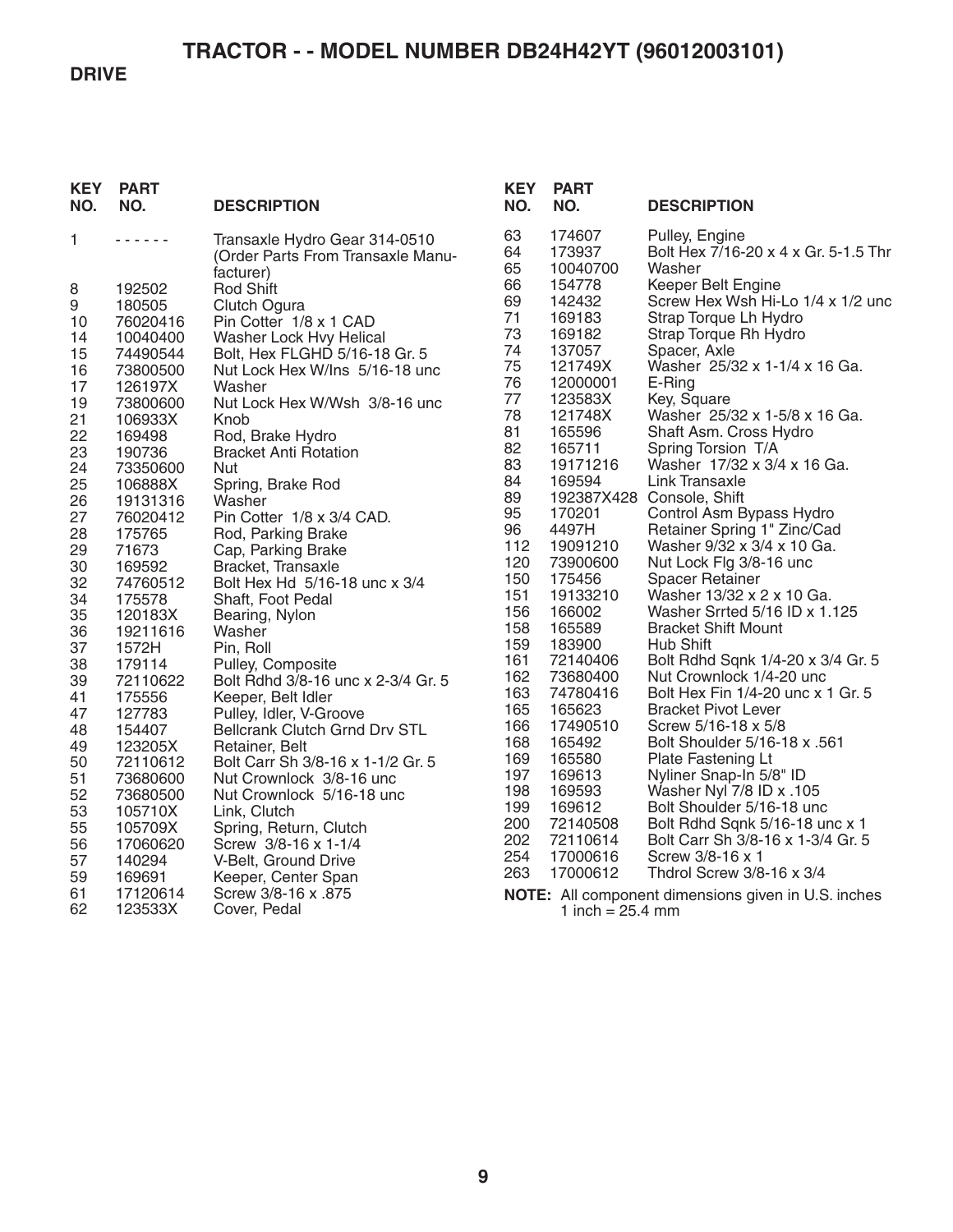## **TRACTOR - - MODEL NUMBER DB24H42YT (96012003101) STEERING ASSEMBLY**



steering\_stealth\_prem\_13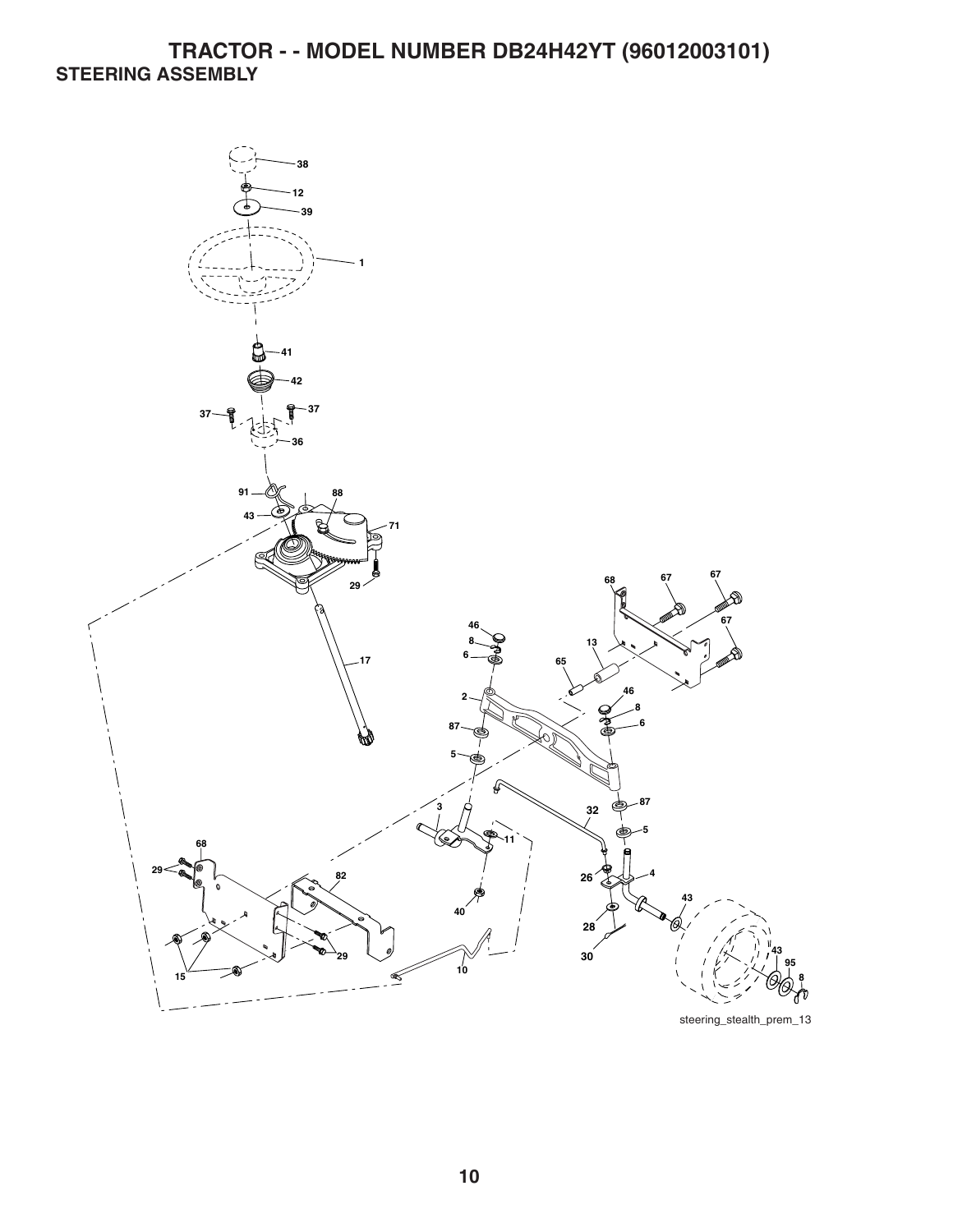**TRACTOR - - MODEL NUMBER DB24H42YT (96012003101) STEERING ASSEMBLY** 

| <b>KEY</b><br>NO.                                                                                                                                                                                             | <b>PART</b><br>NO.                                                                                                                                                                                                                                                                                                                                                                                    | <b>DESCRIPTION</b>                                                                                                                                                                                                                                                                                                                                                                                                                                                                                                                                                                                                                                                                                                                                                                                                                                                                                                                                                   |
|---------------------------------------------------------------------------------------------------------------------------------------------------------------------------------------------------------------|-------------------------------------------------------------------------------------------------------------------------------------------------------------------------------------------------------------------------------------------------------------------------------------------------------------------------------------------------------------------------------------------------------|----------------------------------------------------------------------------------------------------------------------------------------------------------------------------------------------------------------------------------------------------------------------------------------------------------------------------------------------------------------------------------------------------------------------------------------------------------------------------------------------------------------------------------------------------------------------------------------------------------------------------------------------------------------------------------------------------------------------------------------------------------------------------------------------------------------------------------------------------------------------------------------------------------------------------------------------------------------------|
| 1<br>2<br>3<br>4<br>5<br>6<br>8<br>10<br>11<br>12<br>13<br>15<br>17<br>26<br>28<br>29<br>30<br>32<br>36<br>37<br>38<br>39<br>40<br>41<br>42<br>43<br>46<br>65<br>67<br>68<br>71<br>82<br>87<br>88<br>91<br>95 | 186094X428<br>184706<br>169840<br>169839<br>6266H<br>121748X<br>12000029<br>175121<br>10040600<br>73940800<br>136518<br>145212<br>177883<br>126847X<br>19131416<br>17000612<br>76020412<br>192757<br>155105<br>152927<br>186095X428<br>19183811<br>73540600<br>159945<br>163888X428<br>121749X<br>121232X<br>160367<br>72110618<br>169827<br>175146<br>169835<br>173966<br>175118<br>175553<br>188967 | <b>Wheel Steering</b><br>Axle Asm Cast Iron LT<br>Spindle Asm LH<br>Spindle Asm RH<br><b>Bearing Race Thrust Harden</b><br>Washer 25/32 x 1-5/8 x 16 Ga.<br>Ring Klip #t5304-75<br>Link Drag<br>Washer Lock Hvy Hlcl Spr 3/8<br>Nut Hex Jam Toplock 1/2-20 unf<br>Spacer Brg Axle Front<br>Nut Hex Flange Lock<br><b>Shaft Asm Steering</b><br><b>Bushing Link Drag</b><br>Washer 13/32 x 7/8 x 16 Ga.<br>Screw 3/8-16 x .75<br>Pin Cotter $1/8 \times 3/4$<br>Rod Tie<br><b>Bushing Strg</b><br>Screw<br>Insert Cap Strg Wh<br>Washer 9/16 ID x 2-3/8 OD x 11 Ga.<br>Crownlock nut<br><b>Adaptor Wheel Strg</b><br>Boot Steering Dash<br>Washer 25/32 x 1 1/4 x 16 Ga.<br>Cap Spindle Fr Top Blk<br><b>Spacer Brace Axle</b><br>Bolt RDHD SQNK 3/8-16 x 2 1/4<br>Axle, Brace<br><b>Steering Asm</b><br><b>Bracket Susp Chassis Front</b><br>Washer Flat .781 x 1-1/2 x .14<br>Bolt Shoulder 7/16-20 unc<br><b>Clip Steering</b><br>Washer Harden .739 x 1.637 x 060 |

**NOTE:** All component dimensions given in U.S. inches 1 inch =  $25.4 \, \text{mm}$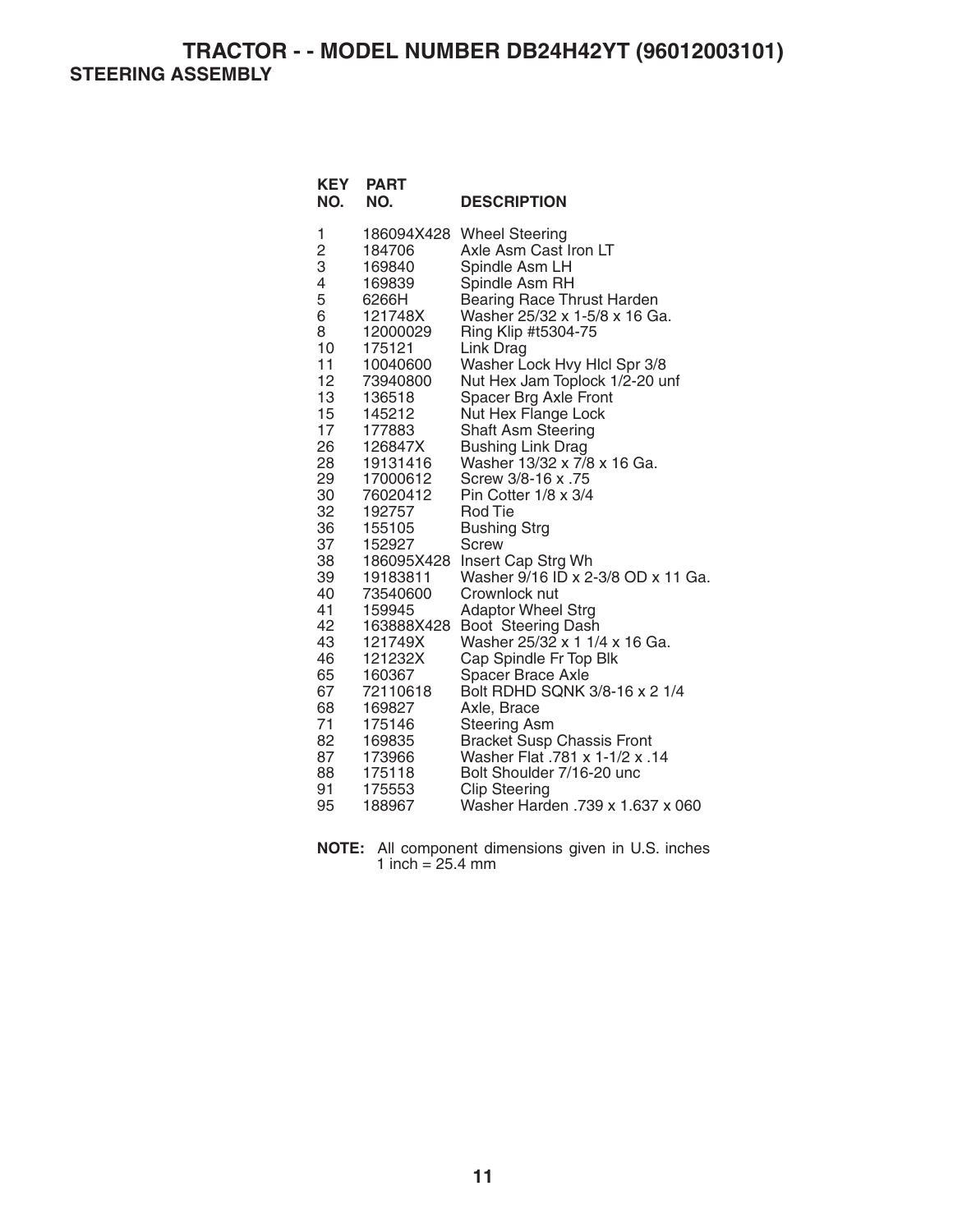

seat\_lt.knob\_2

| <b>KEY</b><br>NO. | <b>PART</b><br>NO. | <b>DESCRIPTION</b>                          | <b>KEY</b><br>NO. | <b>PART</b><br>NO.                                           | <b>DESCI</b>   |
|-------------------|--------------------|---------------------------------------------|-------------------|--------------------------------------------------------------|----------------|
|                   | 189022             | Seat                                        | 13                | 121248X                                                      | <b>Bushin</b>  |
| 2                 | 140551             | Bracket Pivot Seat 8 720                    | 14                | 72050412                                                     | <b>Bolt Ro</b> |
| 3                 | 71110616           | Bolt Fin Hex 3/8-16 unc x 1                 | 15                | 121249X                                                      | Space          |
| 4                 | 19131610           | Washer 13/32 x 1 x 10 Ga.                   | 16                | 123740                                                       | Spring         |
| 5                 | 145006             | Clip Push-In                                | 17                | 123976X                                                      | Nut Lo         |
| 6                 | 73800600           | Nut Hex w/Ins. 3/8-16 unc                   | 18                | 124238X                                                      | Cap S          |
| 7                 | 124181X            | Spring Seat Cprsn 2 250 Blk Zi              | 21                | 171852                                                       | <b>Bolt Sh</b> |
| 8                 | 17000616           | Screw 3/8-16 x 1.5 Smgml                    | 22                | 73800500                                                     | Nut He         |
| 9                 | 19131614           | Washer 13/32 x 1 x 14 Ga.                   | 24                | 19171912                                                     | Washe          |
| 10                | 182493             | Pan Seat                                    | 25                | 127018X                                                      | <b>Bolt Sh</b> |
| 11<br>12          | 166369<br>174648   | Knob Seat<br><b>Bracket Mounting Switch</b> |                   | <b>NOTE:</b> All component dime<br>1 inch $-$ 25 $\Delta$ mm |                |

| KEY<br>NO. | <b>PART</b><br>NO.  | <b>DESCRIPTION</b>                                          |
|------------|---------------------|-------------------------------------------------------------|
| 13<br>14   | 121248X<br>72050412 | Bushing Snap Blk Nyl 50 Id<br>Bolt Rdhd Sqnk 1/4-20 x 1-1/2 |
| 15         | 121249X             | Spacer Split 28x 88                                         |
| 16         | 123740              | Spring Cprsn                                                |
| 17         | 123976X             | Nut Lock 1/4 Lge Flg Gr. 5 Zinc                             |
| 18         | 124238X             | <b>Cap Spring Seat</b>                                      |
| 21         | 171852              | Bolt Shoulder 5/16-18 unc                                   |
| 22         | 73800500            | Nut Hex Lock W/Ins 5/16-18                                  |
| 24         | 19171912            | Washer 17/32 x 1-3/16 x 12 Ga.                              |
| 25         | 127018X             | Bolt Shoulder 5/16-18 x 62                                  |

ensions given in U.S. inches 1 inch  $= 25.4$  mm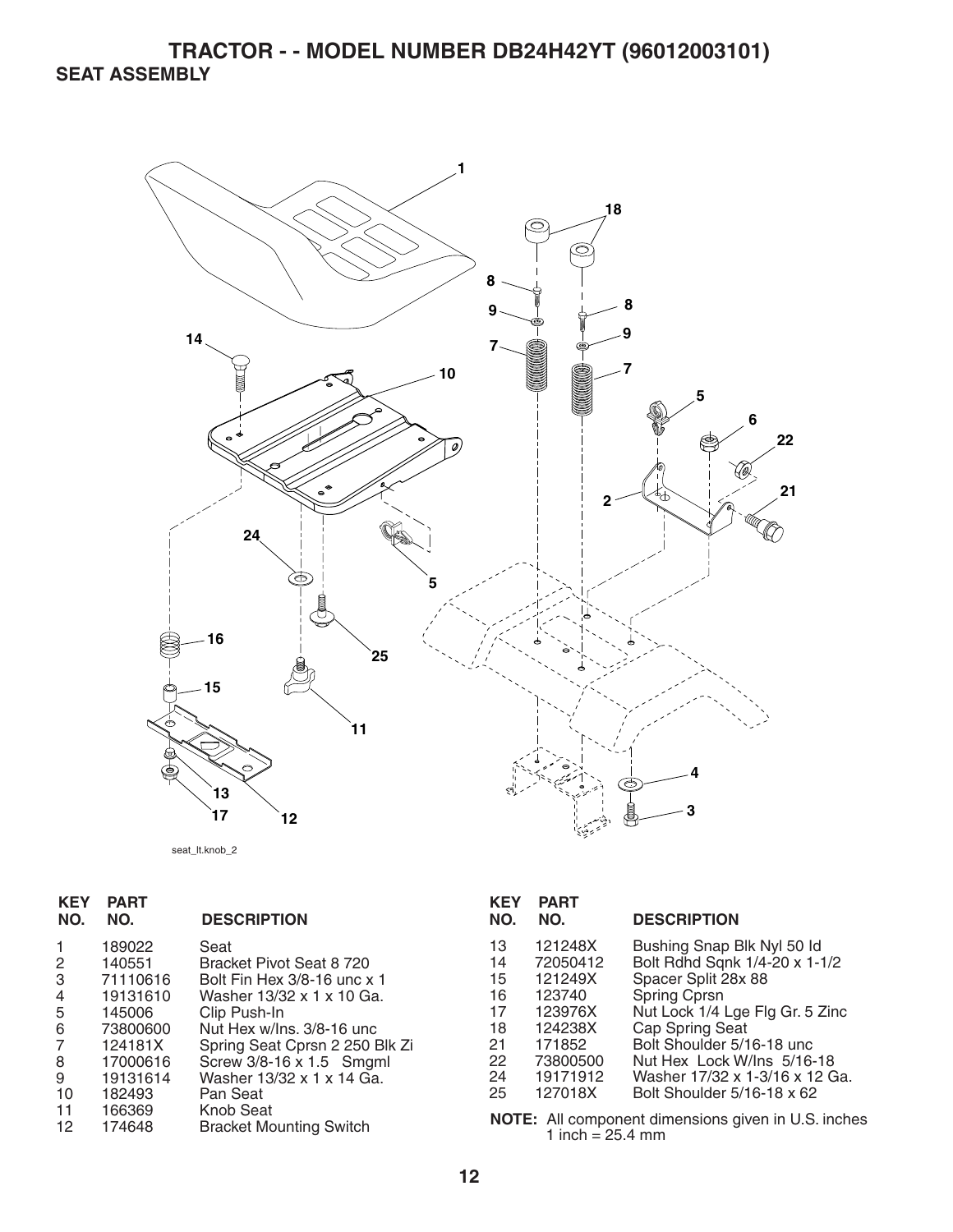#### **ENGINE**



Clamp, Hose Blk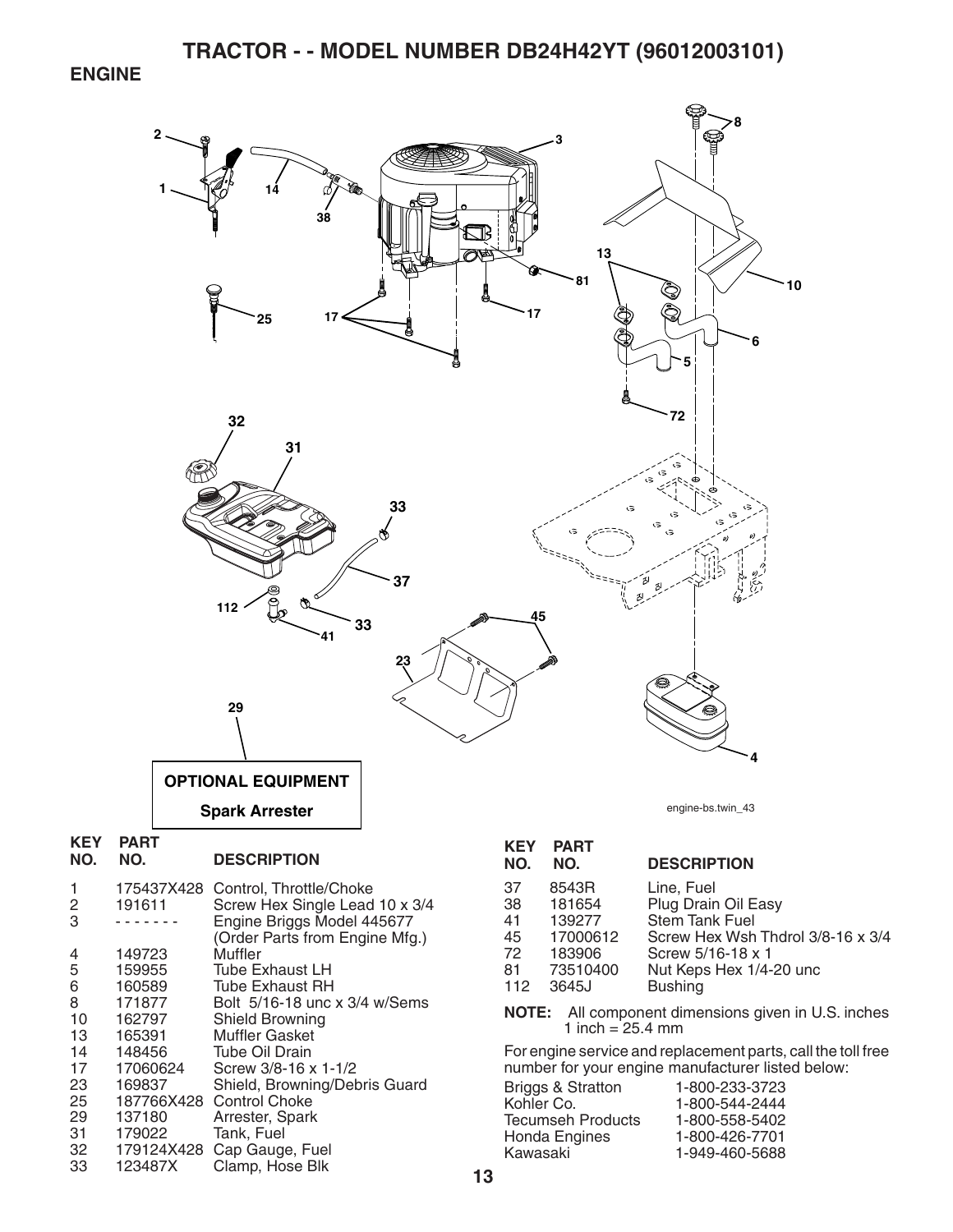**TRACTOR - - MODEL NUMBER DB24H42YT (96012003101) MOWER DECK** 

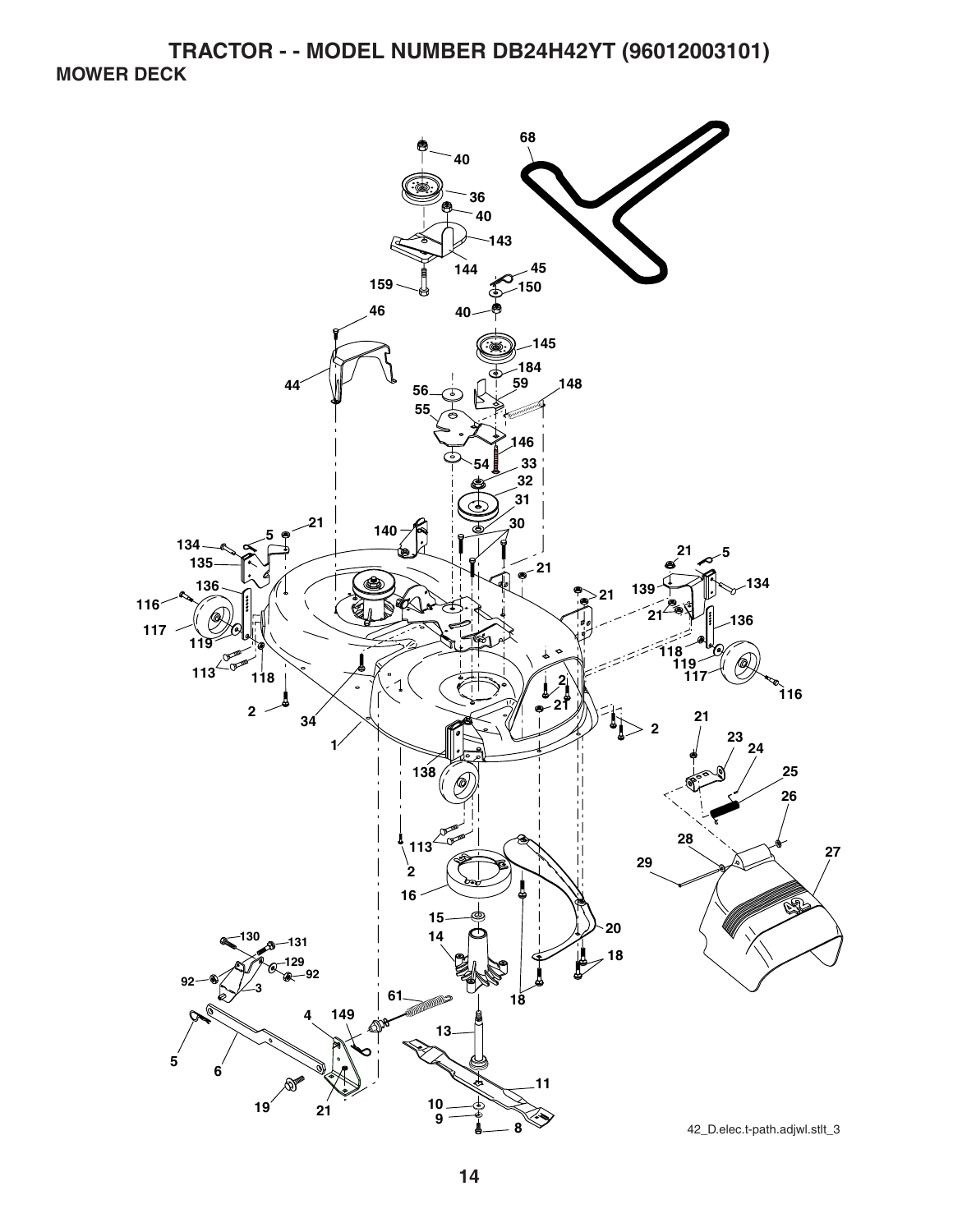## **TRACTOR - - MODEL NUMBER DB24H42YT (96012003101) MOWER DECK**

| <b>KEY</b><br>NO. | <b>PART</b><br>NO. | <b>DESCRIPTION</b>                   | <b>KEY</b><br>NO. | <b>PART</b><br>NO. | <b>DESCRIPTION</b>                                  |
|-------------------|--------------------|--------------------------------------|-------------------|--------------------|-----------------------------------------------------|
| 1                 | 182032             | Mower Deck Assembly, 42"             | 46                | 137729             | Screw, Thdrol 1/4-20 x 5/8 T                        |
| 2                 | 72140506           | <b>Bolt</b>                          | 54                | 178515             | Washer, Hardened                                    |
| 3                 | 138017             | Bracket Asm Fr. Sway Bar 3/42        | 55                | 155046             | Arm, Idler                                          |
| 4                 | 165460             | Bracket Asm Deck 42" Sway Bar        | 56                | 122052X            | Spacer, Retainer                                    |
| 5                 | 4939M              | <b>Retainer Spring</b>               | 59                | 141043             | <b>Guard TUV Idler</b>                              |
| $\,6\,$           | 178024             | <b>Bar Sway Deck</b>                 | 61                | 174882             | Spring Ext Elect. Clutch                            |
| 8                 | 850857             | Bolt 3/8-24 x 1.25 Gr. 8 patched     | 68                | 174883             | V-Belt, 42" Mower                                   |
| 9                 | 10030600           | Washer, Lock                         | 92                | 73800600           | Nut Lock Hex w/Ins. 3/8-16 unc                      |
| 10                | 140296             | Washer, Hardened                     | 113               | 17060512           | Screw 5/16-18 x 3/4                                 |
|                   |                    | (The following Blades are available) | 116               | 4898H              | Bolt, Shoulder                                      |
| 11                | 138971             | Blade Mower 42" Hi-Lift (for bagging | 117               | 188606             | Wheel, Gauge                                        |
|                   |                    | and discharging)                     | 118               | 73930600           | Nut Centerlock 3/8-16                               |
| - -               | 134149             | Blade, Mulching 42" Std (for mulch-  | 119               | 19121414           | Washer 3/8 x 7/8 x 14 Ga.                           |
|                   |                    | ing mowers only)                     | 129               | 19131312           | Washer 13/32 x 13/16 x 12 Ga.                       |
| $\sim$ $\sim$     | 139775             | Blade Mulching 42" Premium (For      | 130               | 74780616           | Bolt Fin HEx 3/8-16 unc x 1 Gr. 5                   |
|                   |                    | better wear when mulching)           | 131               | 72140608           | Bolt RDHD SQNK 3/8-16 unc x 1                       |
| 13                | 137645             | Shaft Assembly, Mandrel, Vented      | 134               | 156941             | <b>Pin Head Rivet</b>                               |
| 14                | 128774             | Housing, Mandrel, Vented             | 135               | 159765             | Bracket Asm. Whl Ga. R LH                           |
| 15                | 110485X            | Bearing, Ball, Mandrel               | 136               | 155986             | Bar Adjusting Gauge Wheel                           |
| 16                | 174493             | Stripper, Mandrel Deck               | 138               | 159763             | Bracket Asm Whl Ga. R RH                            |
| 18                | 72140505           | Bolt, Carriage 5/16-18 x 5/8         | 139               | 159767             | Bracket Asm. Whl Ga. F RH                           |
| 19                | 132827             | Bolt, Shoulder                       | 140               | 159768             | Bracket Asm Whi Ga. F LH                            |
| 20                | 159770             | Baffle, Vortex                       | 143               | 157109             | Bracket Arm Idler 42"                               |
| 21                | 73680500           | Nut                                  | 144               | 173441             | Keeper Belt 42" Clutch Cable                        |
| 23                | 177563             | Bracket, Deflector Mower 42"         | 145               | 173437             | Pulley Idler Flat                                   |
| 24                | 105304X            | Cap, Sleeve 80 x 112 Blk Mower       | 146               | 173443             | <b>Bolt Carriage Idler</b>                          |
| 25                | 123713X            | Spring, Torsion, Deflector 2 52      | 148               | 169022             | Spring Return Idler                                 |
| 26                | 110452X            | Nut, Push Phos & Oil                 | 149               | 165898             | Retainer Spring Yellow                              |
| 27                |                    | 130968X428 Shield, Deflector 42" Blk | 150               | 19091210           | Washer 9/32 x 3/4 x 10 Ga.                          |
| 28                | 19111016           | Washer 11/32 x 5/8 x 16 Ga.          | 159               | 72140614           | Bolt Rdhd Sqn 3/8-16 unc x 1-3/4                    |
| 29                | 131491             | Rod, Hinge 42" 6 75 W/G              | 184               | 19131410           | Washer 13/32 x 7/8 x 10 Ga.                         |
| 30                | 173984             | <b>Screw Thdrol</b>                  | $\sim$ $\sim$     | 130794             | Mandrel Assembly (Includes Hous-                    |
| 31                | 187690             | Washer, Spacer Mower Vented          |                   |                    | ing Shaft and Shaft Hardware Only                   |
| 32                | 173436             | Pulley, Mandrel                      |                   |                    | - Pulley Not Included)                              |
| 33                | 178342             | Nut, Toplock                         | - -               | 181542             | Replacement Mower, Complete                         |
| 34                | 72110612           | Bolt Carr SH 3/8-16 x 1-1/2 Gr.5     |                   |                    | (Std. deck Order separately gauge                   |
| 36                | 173438             | Pulley, Idler, Flat                  |                   |                    | wheel componants Key Nos. 116-                      |
| 40                | 73900600           | Nut Lock 3/8-16                      |                   |                    | 119)                                                |
| 44                | 140088             | Guard, Mandrel, LH                   |                   |                    | NOTE: All component dimensions given in U.S. inches |
| 45                | 4497H              | Retainer                             |                   | 1 inch = $25.4$ mm |                                                     |